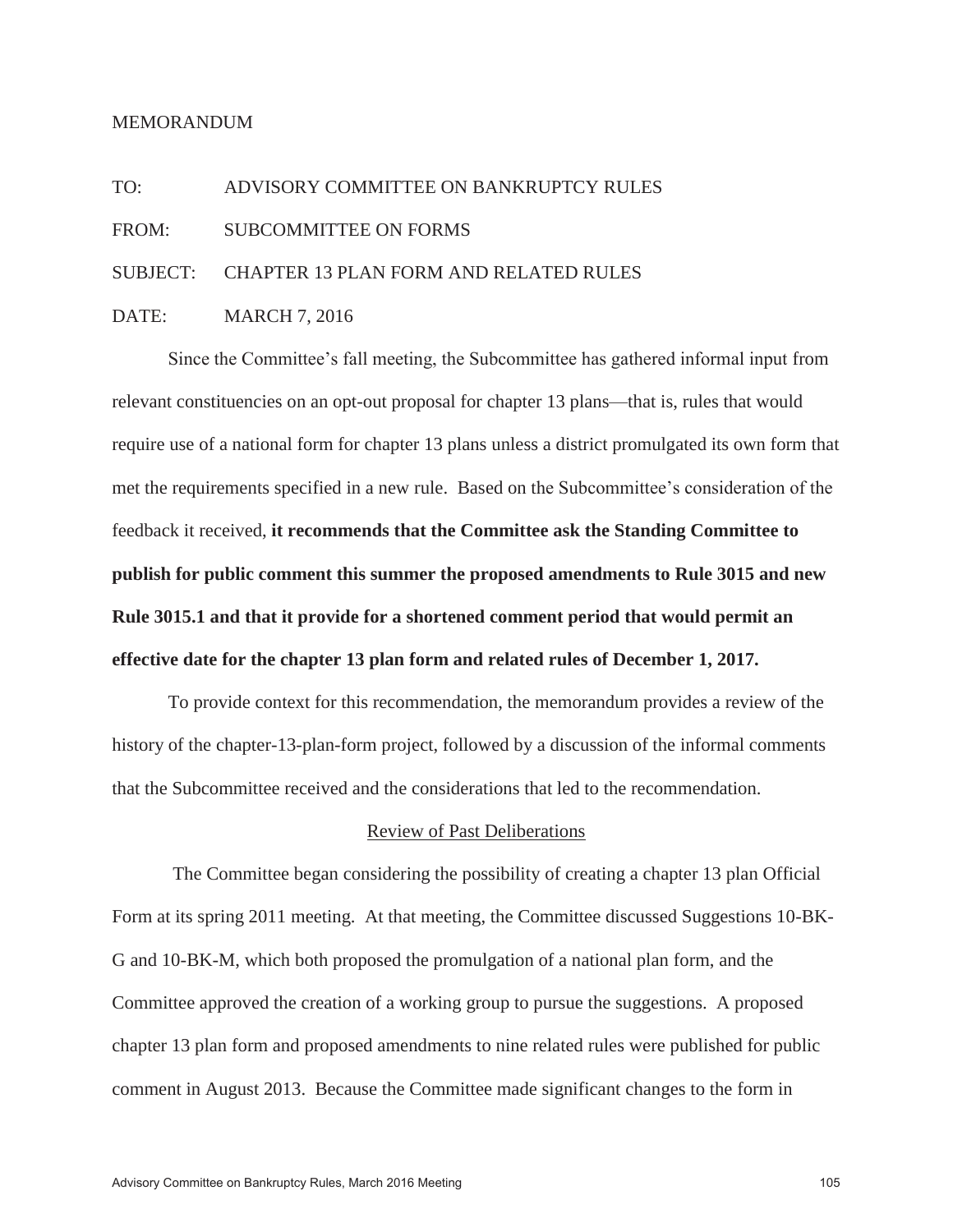response to comments it received, the revised form and rules were published again in August 2014.

 At the spring 2015 Committee meeting, in response to comments that were submitted after republication, the Committee discussed a number of options relating to the chapter 13 national form and associated rules. No member favored completely abandoning the project, and no one favored proceeding with the proposed amendments to the nine rules without also proposing a national plan form. Although there was widespread agreement regarding the benefit of having a national plan form, Committee members generally did not want to proceed with a mandatory Official Form in the face of substantial opposition by bankruptcy judges and other bankruptcy constituencies. After a full discussion, the Committee voted unanimously to give further consideration to pursuing a proposal that would involve promulgating a national plan form and related rules, but would allow districts to opt out of the use of the Official Form if certain conditions were met.

 Following the spring 2015 meeting, the Forms Subcommittee and the Consumer Subcommittee worked together to: (i) study and refine an opt-out proposal, (ii) obtain further input from a broad spectrum of the bankruptcy community, and (iii) consider the detailed substantive comments submitted on the republished Official Form and related rules. The Subcommittees concluded that an opt-out proposal could be implemented by further amending Rule 3015 (Filing, Objection to Confirmation, and Modification of a Plan in a Chapter 12 or a Chapter 13 Case). As published in 2014, Rule 3015 required the use of the Official Form for a chapter 13 plan and declared ineffective any nonstandard provisions that were not placed in the section specified for such provisions or that were not identified as the Official Form required.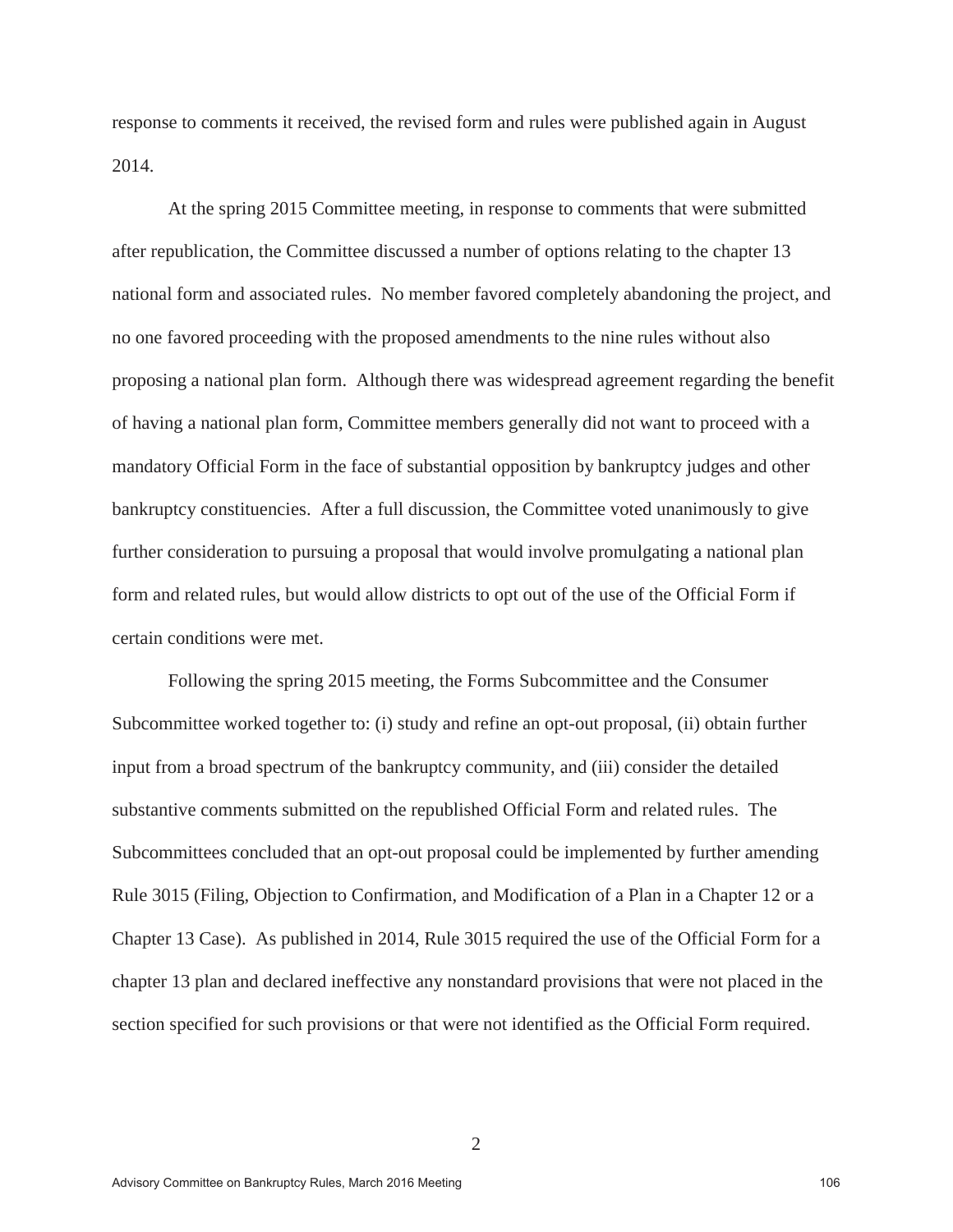To allow for an opt-out, the Subcommittees revised Rule  $3015(c)(1)$  to permit the use of either the Official Form or a Local Form meeting the requirements of proposed new Rule 3015.1.

 During the summer of 2015, the Subcommittees extensively reviewed all 138 comments submitted after republication of the proposed plan form and the related rules. Based on this review, the Subcommittees proposed a number of technical changes to the plan form and to Rules 3002, 3007, 3015, and the Committee Note to Rule 7001. No additional changes were proposed for Rules 2002, 3012, 4003, 5009, and 9009.

 The Subcommittees also considered the concerns expressed by the National Association of Consumer Bankruptcy Attorneys ("NACBA") and some members of Congress regarding the publication process relating to the proposed plan form and rules. They discussed and identified ways to continue productive discussions regarding the opt-out proposal with various bankruptcy constituencies, including NACBA, the National Association of Chapter 13 Trustees, and the National Conference of Bankruptcy Judges ("NCBJ").

At last fall's meeting, the Committee gave approval to proposed Official Form 113 and the related amendments to Rules 2002, 3002, 3007,<sup>1</sup> 3012, 4003, 5009, 7001, and 9009, but it voted to defer submitting those items to the Standing Committee. This deferral was to allow the Committee to further consider the opt-out proposal and the necessity, timing, and scope of any republication. It directed the Forms Subcommittee to continue to obtain feedback on the opt-out proposal from a broad range of bankruptcy constituencies and to make a recommendation at the spring 2016 meeting regarding the need for additional publication.

 $1$  The Committee approved the amendments to Rule 3007 subject to further review by the Subcommittee on Business Issues. As discussed at item 3(A) of the consent agenda, the Business Subcommittee recommends that Rule 3007 be withdrawn from the chapter-13-plan-form package and be given further consideration as part of that subcommittee's noticing project.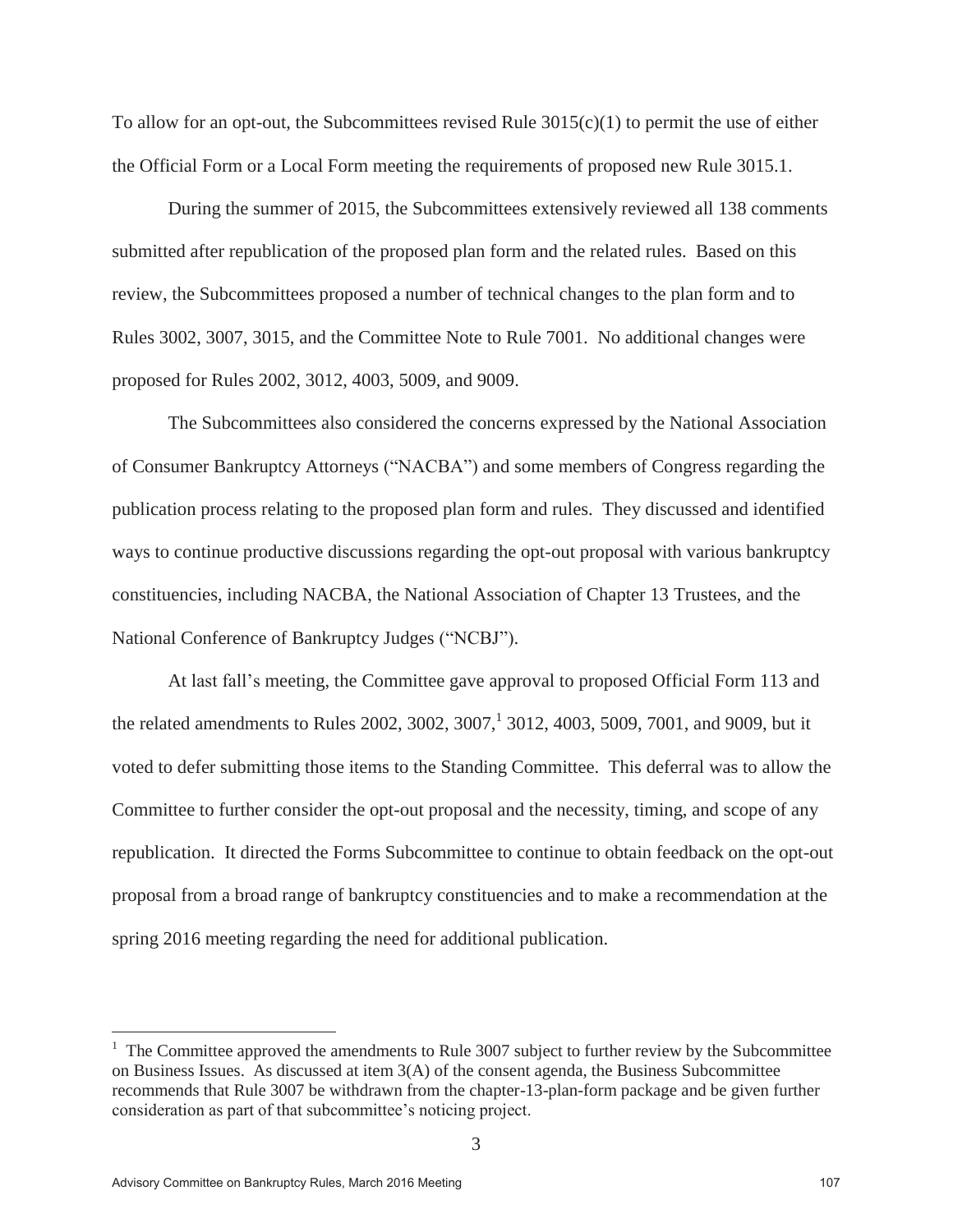#### Informal Feedback on the Opt-Out Proposal

 Judge Dow reached out to all relevant groups and invited them to provide feedback on the opt-out proposal, as set out in proposed Rules 3015 and 3015.1, as well as on whether there is any need for further publication. The following groups provided comments to the Subcommittee in response: National Bankruptcy Conference ("NBC"), NCBJ, NACBA, the American Bankruptcy Institute's Consumer Committee, a large number of chapter 13 trustees whose comments were collected by the National Association of Chapter 13 Trustees, and an informal mortgage servicer group. Unfortunately, the bulk of the comments received were directed at the plan form itself, rather than on the opt-out proposal. Three groups (NBC, NCBJ, and the mortgage servicers) and seven individual trustees did express general support for allowing districts to opt out of a national plan form, although for some of them it was a second choice, as they stated a preference either for only a national form or for no national form at all. Only the NCBJ provided any specific comments on the content of Rule 3015.

 The response of NACBA was relatively brief. The president of the organization said that he could not speak for the thousands of NACBA members, and he urged the Committee to publish the proposals that were being considered. He asserted that "adoption of the 'compromise' proposal without providing a new comment period would not comply with the law and [would] subject such to litigation and added controversy." NCBJ also advised that the optout proposal be published for public comment.

## The Subcommittee's Recommendation

4

 During a conference call on January 15, the Subcommittee reviewed the informal comments and discussed the possible options before the Committee. Specifically, the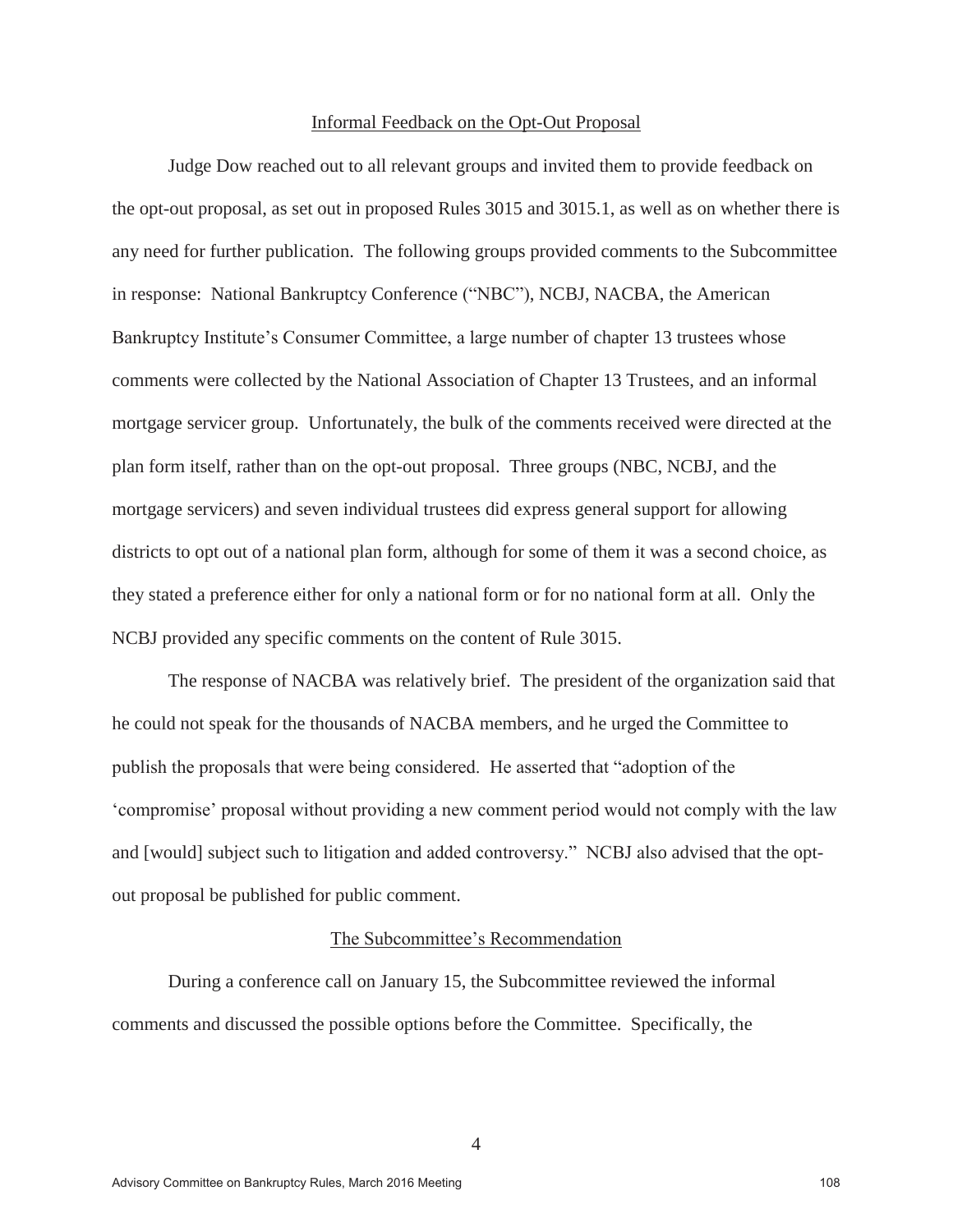Subcommittee considered whether any further publication should be sought and, if so, what should be republished and on what time schedule.

 The Subcommittee was unanimous in its conclusion that the amendments to Rule 3015 and proposed new Rule 3015.1 should be published for public comment. The opt-out concept was not included in the 2013 and 2014 publications, and, although it might be viewed as a lesserincluded version of the proposal for a mandatory national form, it does represent a distinct change from the published proposals. Several members of the Subcommittee stated that they favor republication because of concern about the constituencies who do not feel that they have had a fair opportunity to express their comments on the opt-out proposal. A general desire was expressed to eliminate any possible procedural objections to the Committee's eventual recommendation.

 The Subcommittee also unanimously agreed that the Committee should seek to publish Rules 3015 and 3015.1 on a truncated schedule. According to § 440.20.40(d) of the Guide to Judiciary Policy, "The Standing Committee may shorten the public comment period or eliminate public hearings if it determines that the administration of justice requires a proposed rule change to be expedited and that appropriate notice to the public can still be provided and public comment obtained." Because of the two prior publications and the narrow focus of the revised rules, the Subcommittee believes that a strong case can be made for shortening the usual 6-month comment period so that an entire year can be eliminated from the period leading up to the effective date of the Committee's proposed rules and forms.

 If the regular publication schedule were followed, Rules 3015 and 3015.1 would be published in August 2016, and comments would be received by sometime in February 2017. The Advisory Committee and the Standing Committee would have the opportunity to give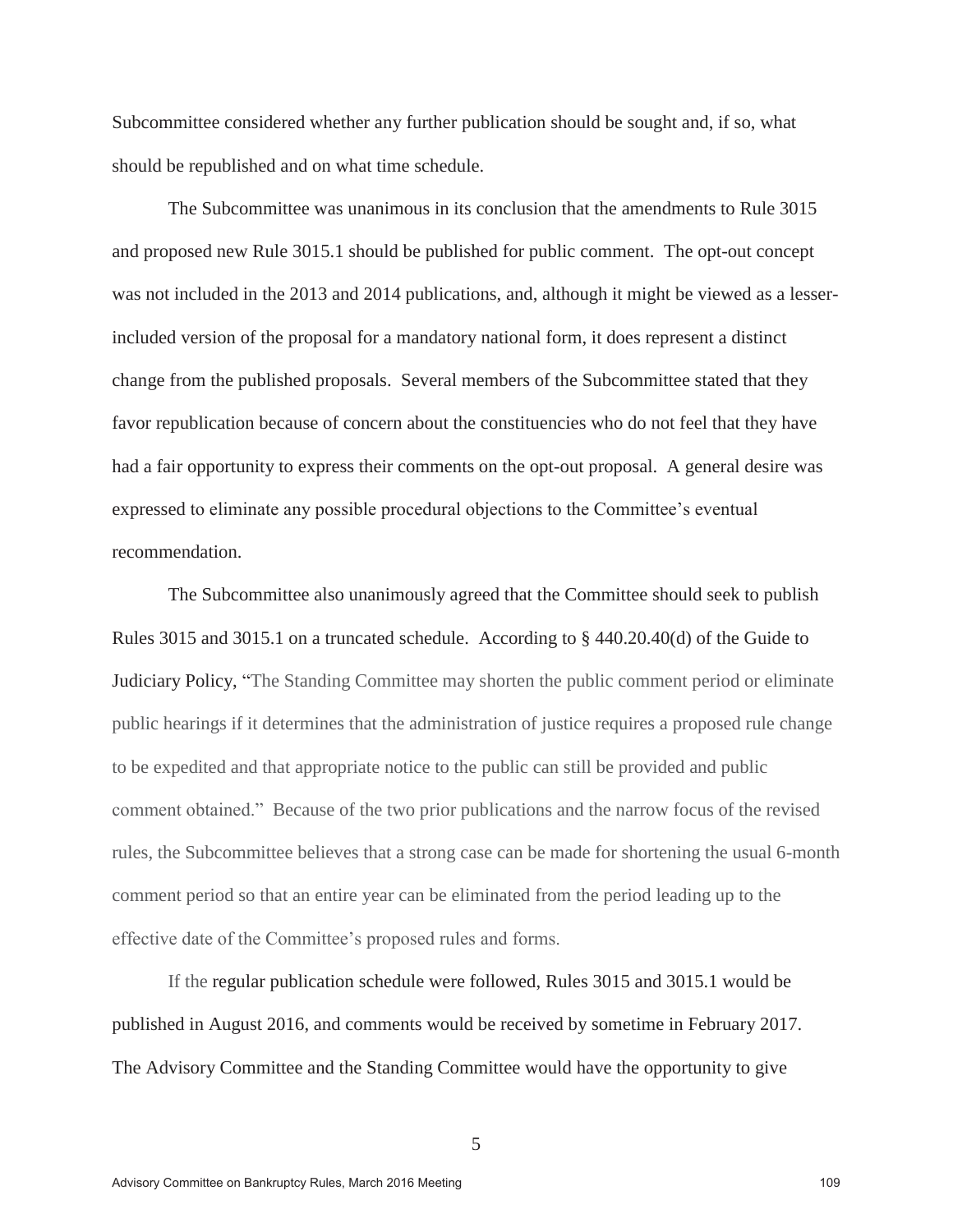approval in spring 2017, followed by the Judicial Conference in September 2017. The Supreme Court would then be in line to promulgate the rules by May 1, 2018, with an effective date for the form and rules of December 1, 2018.

 Alternatively, if Rules 3015 and 3015.1 could be published on a truncated schedule, they could be published in August 2016 with a 3-month deadline for submitting comments by sometime in November 2016.<sup>2</sup> The Advisory Committee could then vote on approval by special meeting or email in December 2016 and seek Standing Committee approval in January 2017. Approval of the Judicial Conference could be sought in March 2017. With advance notice to and permission of the Supreme Court, it could be asked to promulgate the rules by May 1, 2017, leading to an effective date for the form and rules of December 1, 2017.

 Under either scenario, the rules and Official Form approved by the Committee last fall would continue to be held in abeyance until the Committee takes action on Rules 3015 and 3015.1. This would allow the entire chapter 13 plan package to be sent forward as a unit.

 The proposed drafts of Rule 3015 and 3015.1 follow in the agenda materials. The only changes to them since the last meeting are the deletion of the last paragraph of the Committee Note to Rule  $3015.1^3$  and stylistic changes to both rules suggested by the Standing Committee's style consultants.

 $2\,$  If the Standing Committees thinks that it might be confusing to have two different comment deadlines for the materials published in August, the Committee could propose an earlier publication date, such as July 15, for Rule 3015 and 3015.1.

<sup>&</sup>lt;sup>3</sup> That paragraph previously stated: "Local Forms may, but need not, require that valuation and lien avoidance occur through the plan confirmation process." It was deleted as possibly misleading because Rule 3012 provides three different means for determining the amount of a secured claim (claim objection, motion, and plan confirmation).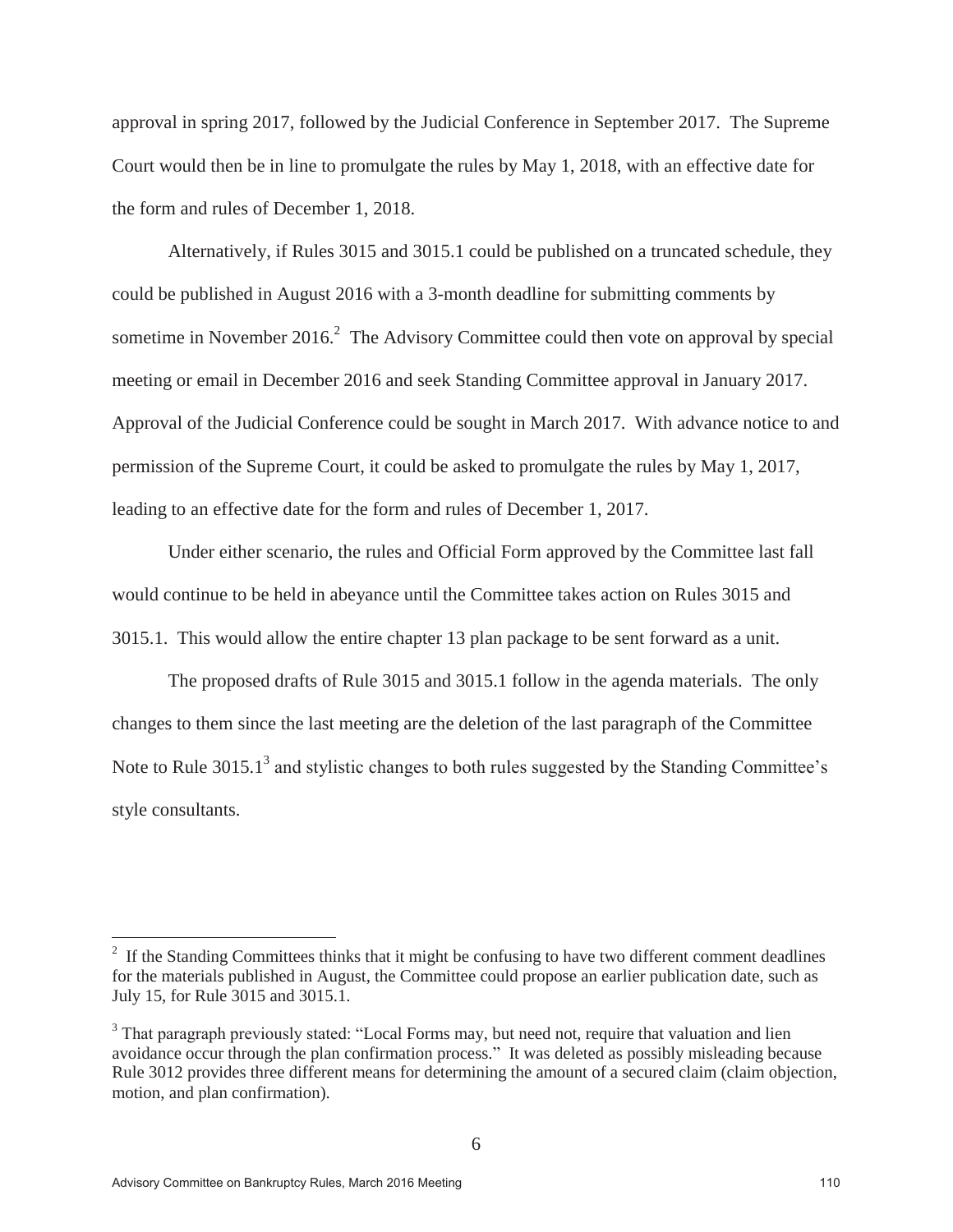# **Rule 3015. Filing, Objection to Confirmation, Effect of Confirmation, and Modification of a Plan in a Chapter 12 Family Farmer's Debt Adjustment or a Chapter 13 Individual's Debt Adjustment Case**

1 (a) FILING A CHAPTER 12 PLAN. The debtor may file a chapter 12 plan with the petition. If a plan is not filed with the petition, it shall be filed within the time prescribed by § 1221 of the Code.

5 (b) FILING A CHAPTER 13 PLAN. The debtor may file a chapter 13 plan with the petition. If a plan is not filed with the petition, it shall be filed within 14 days thereafter, and such time may not be further extended except for cause shown and on notice as the court may direct. If a case is converted to chapter 13, a plan shall be filed within 14 days thereafter, and such time may not be further extended except for cause shown and on notice as the court may direct.

14 (c) DATING. Every proposed plan and any 15 modification thereof shall be dated. FORM OF CHAPTER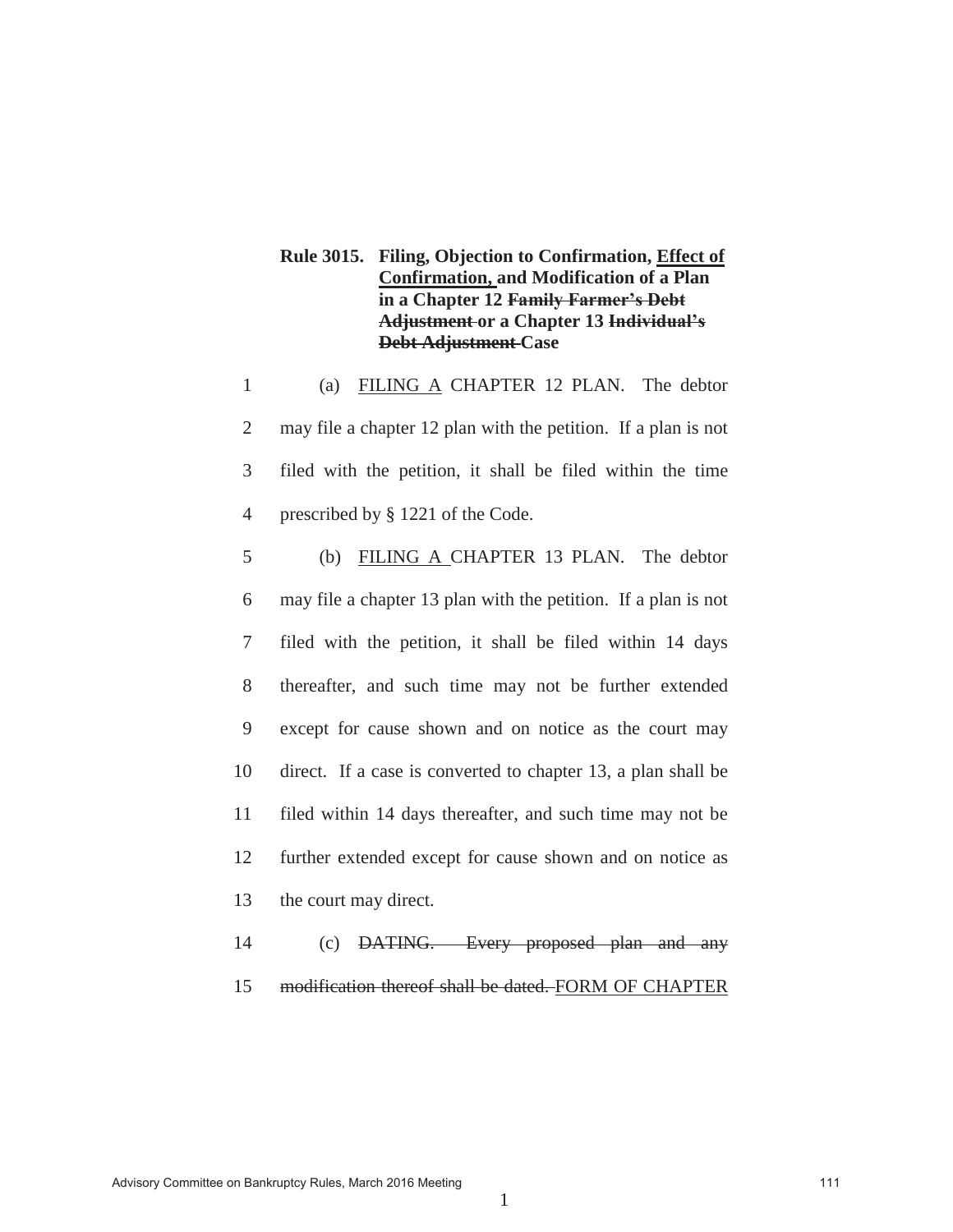| 16 | 13 PLAN. If there is an Official Form for a plan filed in a    |
|----|----------------------------------------------------------------|
| 17 | chapter 13 case, that form must be used unless a Local         |
| 18 | Form has been adopted in compliance with Rule 3015.1.          |
| 19 | With either the Official Form or a Local Form, a               |
| 20 | nonstandard provision is effective only if it is included in a |
| 21 | section of the form designated for nonstandard provisions      |
| 22 | and is also identified in accordance with any other            |
| 23 | requirements of the form. As used in this rule and the         |
| 24 | Official Form or a Local Form, "nonstandard provision"         |
| 25 | means a provision not otherwise included in the Official or    |
| 26 | Local Form or deviating from it.                               |
| 27 | NOTICE AND COPIES. If the plan The plan or<br>(d)              |
| 28 | a summary of the plan shall be is not included with the        |
| 29 | each- notice of the hearing on confirmation mailed under       |
| 30 | pursuant to-Rule 2002, the debtor shall serve the plan on      |
| 31 | the trustee and all creditors when it is filed with the court. |

If required by the court, the debtor shall furnish a sufficient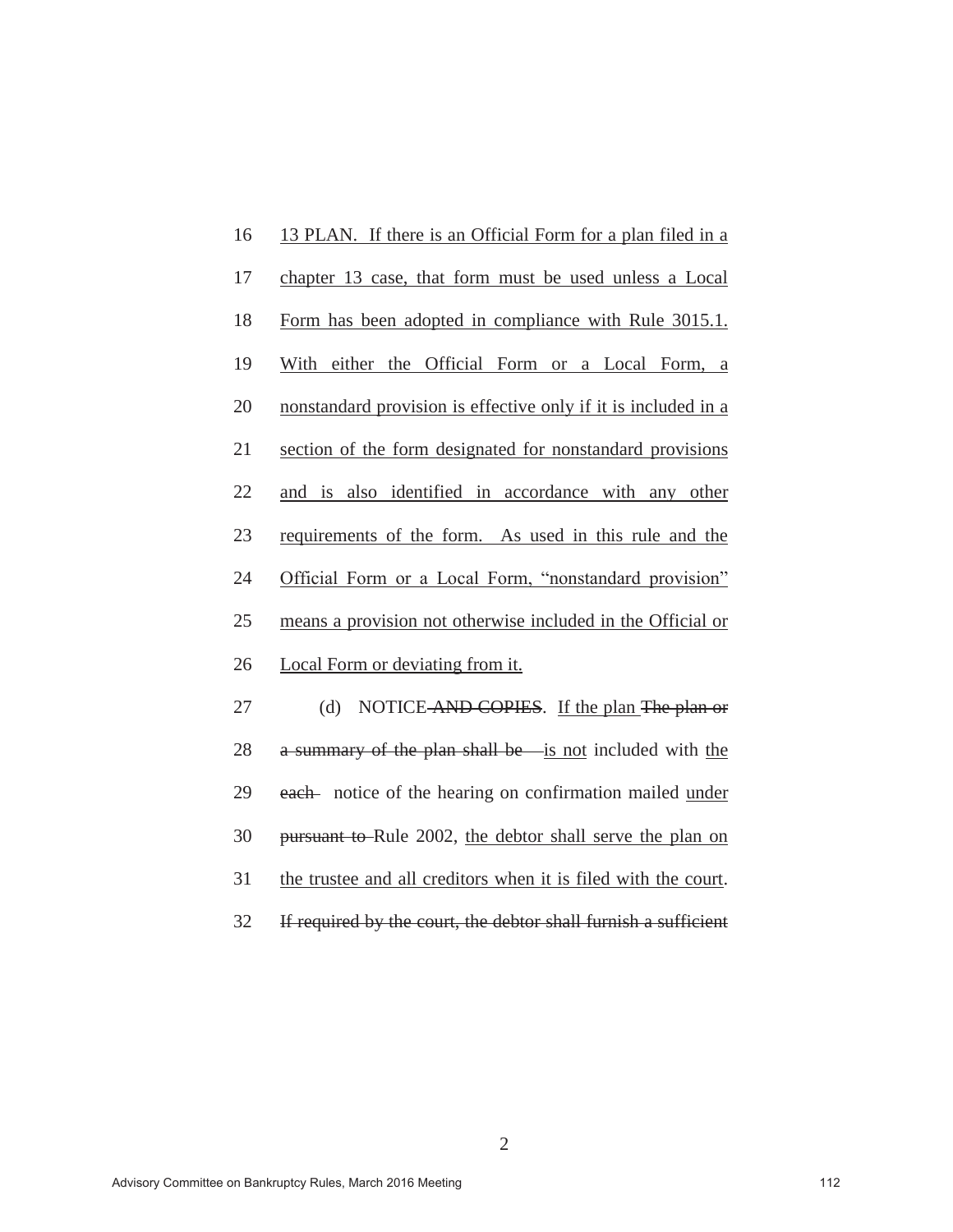number of copies to enable the clerk to include a copy of the plan with the notice of the hearing.

35 (e) TRANSMISSION TO UNITED STATES TRUSTEE. The clerk shall forthwith transmit to the United States trustee a copy of the plan and any modification thereof filed under pursuant to subdivision (a) or (b) of this rule.

 (f) OBJECTION TO CONFIRMATION; DETERMINATION OF GOOD FAITH IN THE ABSENCE OF AN OBJECTION. An objection to confirmation of a plan shall be filed and served on the debtor, the trustee, and any other entity designated by the court, and shall be transmitted to the United States trustee, before confirmation of the plan at least seven days before the date set for the hearing on confirmation, unless the court orders otherwise. An objection to confirmation is governed by Rule 9014. If no objection is timely filed, the court may determine that the plan has been proposed in

Advisory Committee on Bankruptcy Rules, March 2016 Meeting 1998 1999 113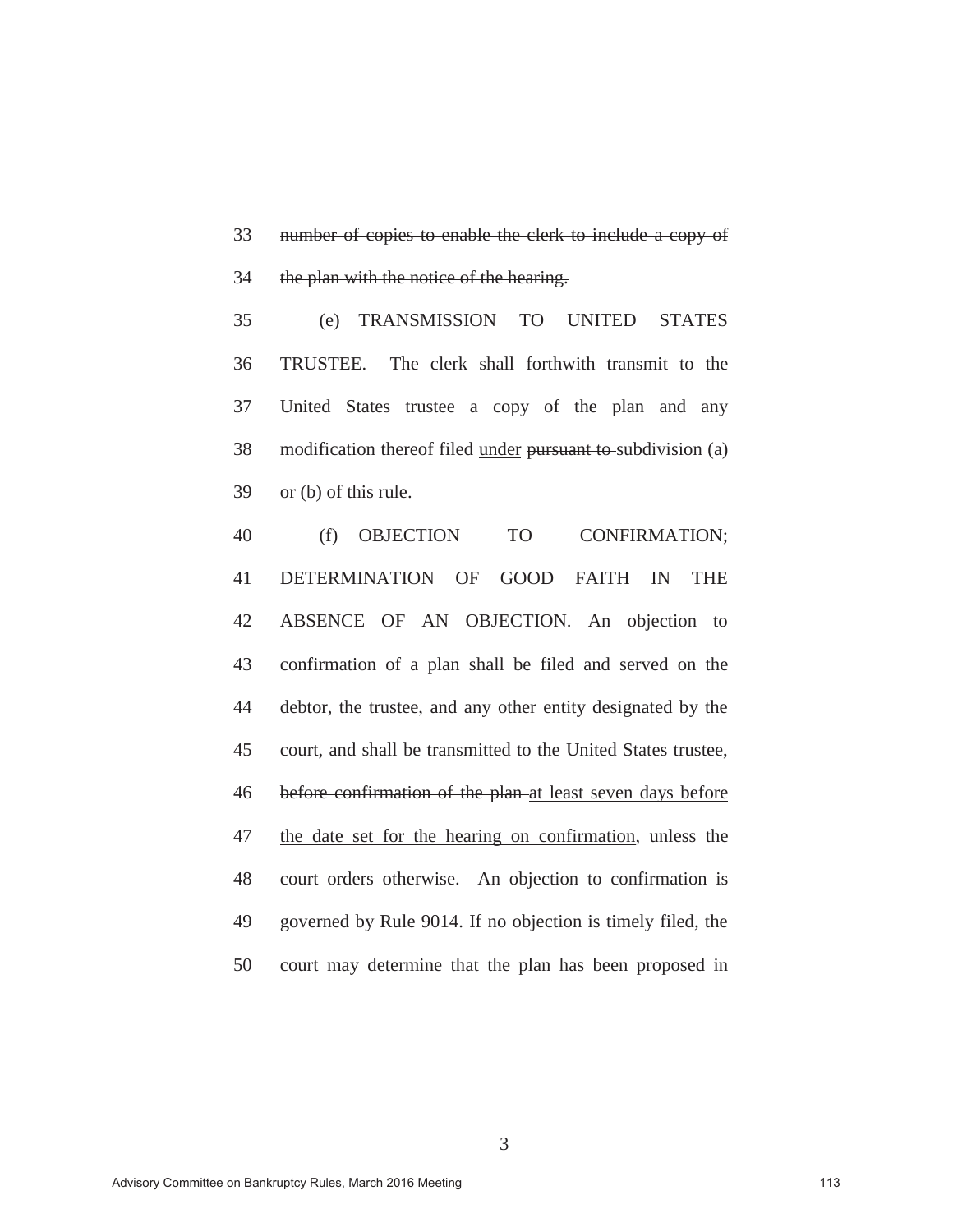| 51 | good faith and not by any means forbidden by law without                  |
|----|---------------------------------------------------------------------------|
| 52 | receiving evidence on such issues.                                        |
| 53 | (g) EFFECT OF CONFIRMATION. Upon the                                      |
| 54 | confirmation of a chapter 12 or chapter 13 plan:                          |
| 55 | $(1)$ any determination in the plan made under                            |
| 56 | Rule 3012 about the amount of a secured claim is                          |
| 57 | binding on the holder of the claim, even if the holder                    |
| 58 | files a contrary proof of claim or the debtor schedules                   |
| 59 | that claim, and regardless of whether an objection to                     |
| 60 | the claim has been filed;                                                 |
| 61 | $(2)$ any request in the plan to terminate the stay                       |
| 62 | imposed by § 362(a), § 1201(a), or § 1301(a) is                           |
| 63 | granted.                                                                  |
| 64 | $\left(\frac{1}{2}\right)$ (h) MODIFICATION<br>OF<br>PLAN<br><b>AFTER</b> |
| 65 | CONFIRMATION. A request to modify a plan under                            |
| 66 | pursuant to $\S 1229$ or $\S 1329$ of the Code shall identify the         |
| 67 | proponent and shall be filed together with the proposed                   |
| 68 | modification. The clerk, or some other person as the court                |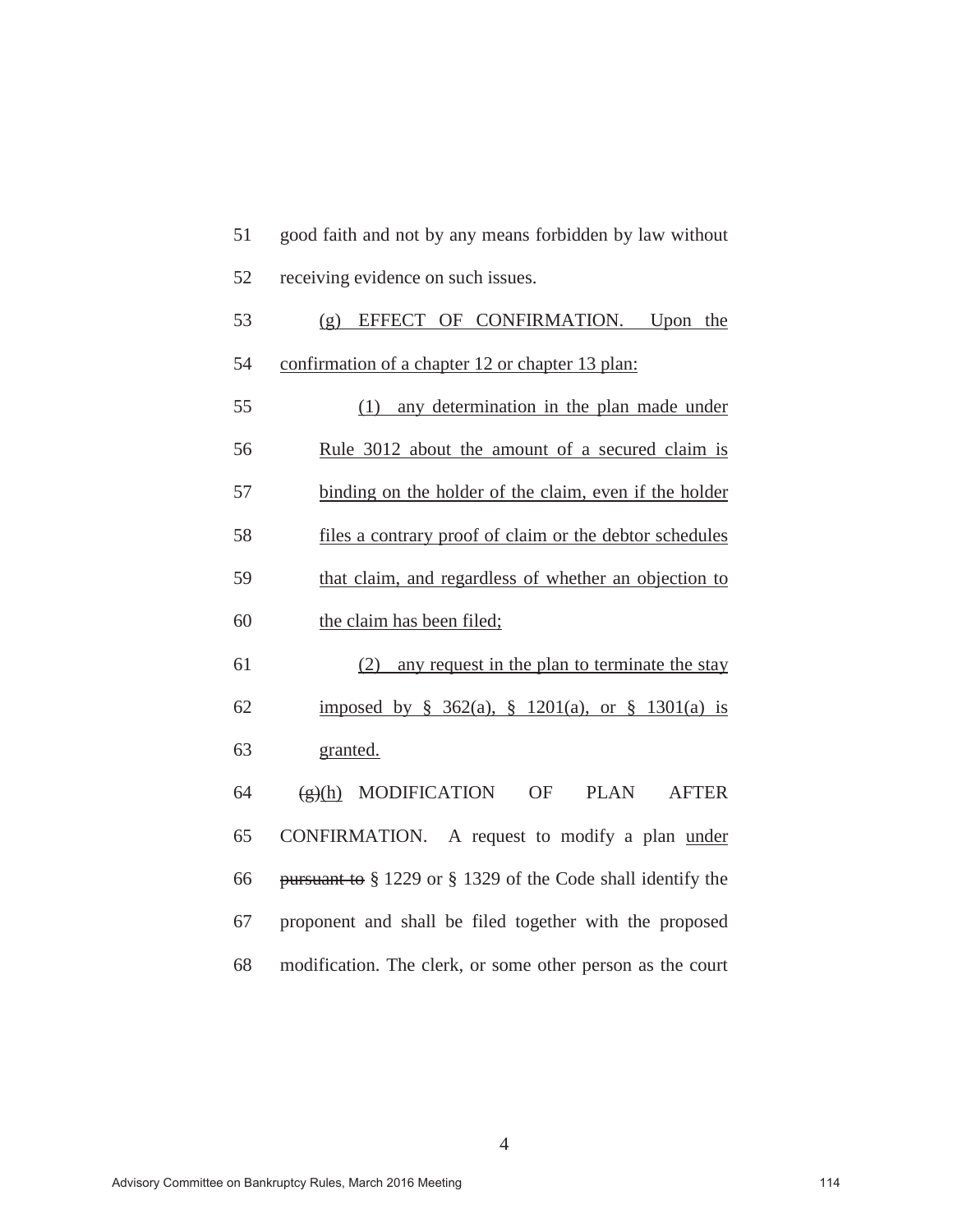| 69 | may direct, shall give the debtor, the trustee, and all        |
|----|----------------------------------------------------------------|
| 70 | creditors not less than 21 days' notice by mail of the time    |
| 71 | fixed for filing objections and, if an objection is filed, the |
| 72 | hearing to consider the proposed modification, unless the      |
| 73 | court orders otherwise with respect to creditors who are not   |
| 74 | affected by the proposed modification. A copy of the           |
| 75 | notice shall be transmitted to the United States trustee. A    |
| 76 | copy of the proposed modification, or a summary thereof,       |
| 77 | shall be included with the notice. If required by the court,   |
| 78 | the proponent shall furnish a sufficient number of copies of   |
| 79 | the proposed modification, or a summary thereof, to enable     |
| 80 | the clerk to include a copy with each notice. Any objection    |
| 81 | to the proposed modification shall be filed and served on      |
| 82 | the debtor, the trustee, and any other entity designated by    |
| 83 | the court, and shall be transmitted to the United States       |
| 84 | An objection to a proposed modification is<br>trustee.         |
| 85 | governed by Rule 9014.                                         |

# **Committee Note**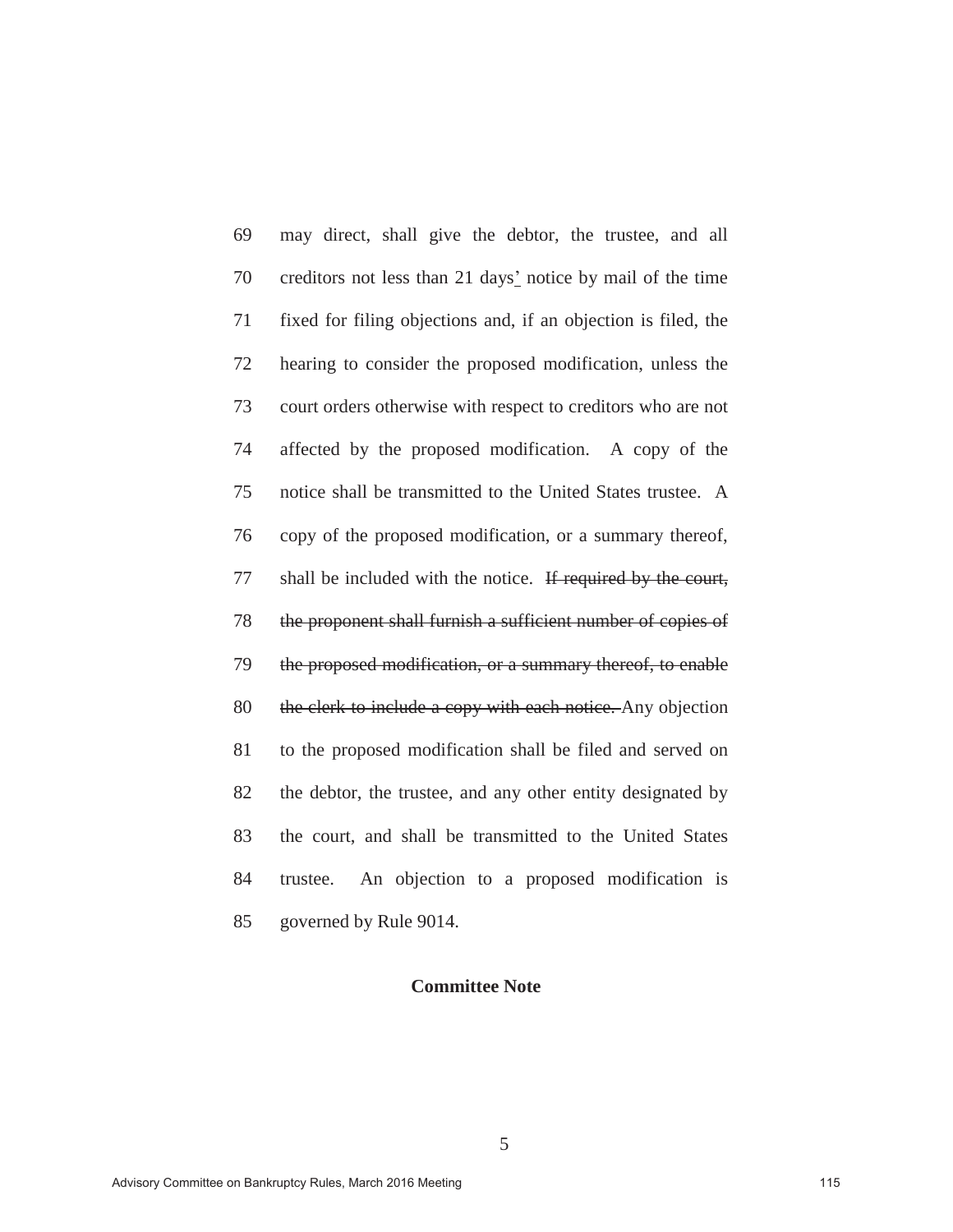This rule is amended and reorganized.

Subdivision (c) is amended to require use of an Official Form if one is adopted for chapter 13 plans unless a Local Form has been adopted consistent with Rule 3015.1. Subdivision (c) also provides that nonstandard provisions in a chapter 13 plan must be set out in the section of the Official or Local Form specifically designated for such provisions and must be identified in the manner required by the Official or Local Form.

Subdivision (d) is amended to ensure that the trustee and creditors are served with the plan before confirmation. Service may be made either at the time the plan is filed or with the notice under Rule 2002 of the hearing to consider confirmation of the plan.

Subdivision (f) is amended to require service of an objection to confirmation at least seven days before the hearing to consider confirmation of a plan, unless the court orders otherwise.

Subdivision (g) is amended to set out two effects of confirmation. Subdivision  $(g)(1)$  provides that the amount of a secured claim under § 506(a) may be determined through a chapter 12 or chapter 13 plan in accordance with Rule 3012. That determination controls over a contrary proof of claim, without the need for a claim objection under Rule 3007, and over the schedule submitted by the debtor under  $\S$  521(a). The amount of a secured claim of a governmental unit, however, may not be determined through a chapter 12 or chapter 13 plan under Rule 3012. Subdivision  $(g)(2)$  provides for termination of the automatic stay under §§ 362, 1201, and 1301 as requested in the plan.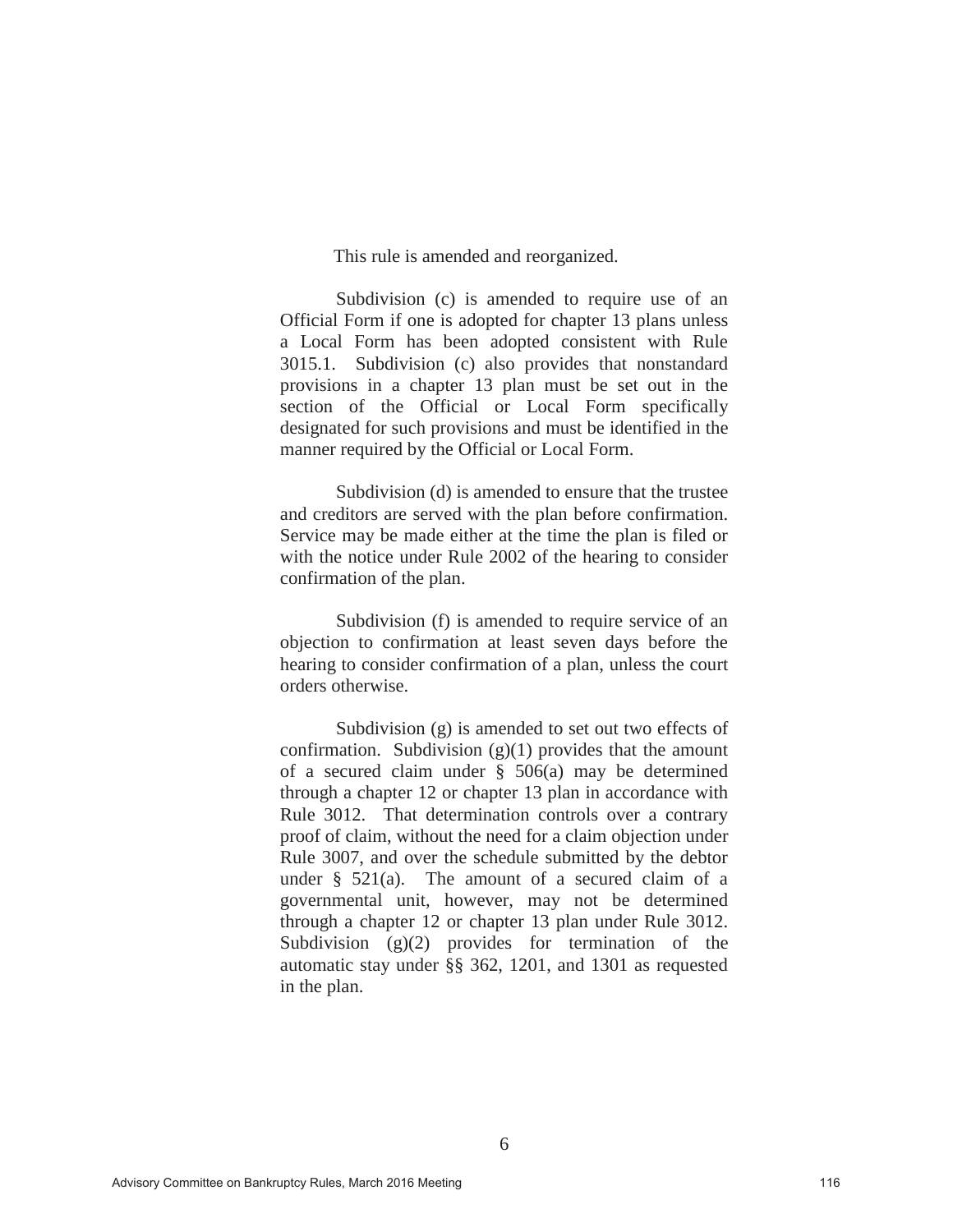Subdivision (h) was formerly subdivision (g). It is redesignated and is amended to reflect that often the party proposing a plan modification is responsible for serving the proposed modification on other parties. The option to serve a summary of the proposed modification has been retained. Unless required by another rule, service under this subdivision does not need to be made in the manner provided for service of a summons and complaint by Rule 7004.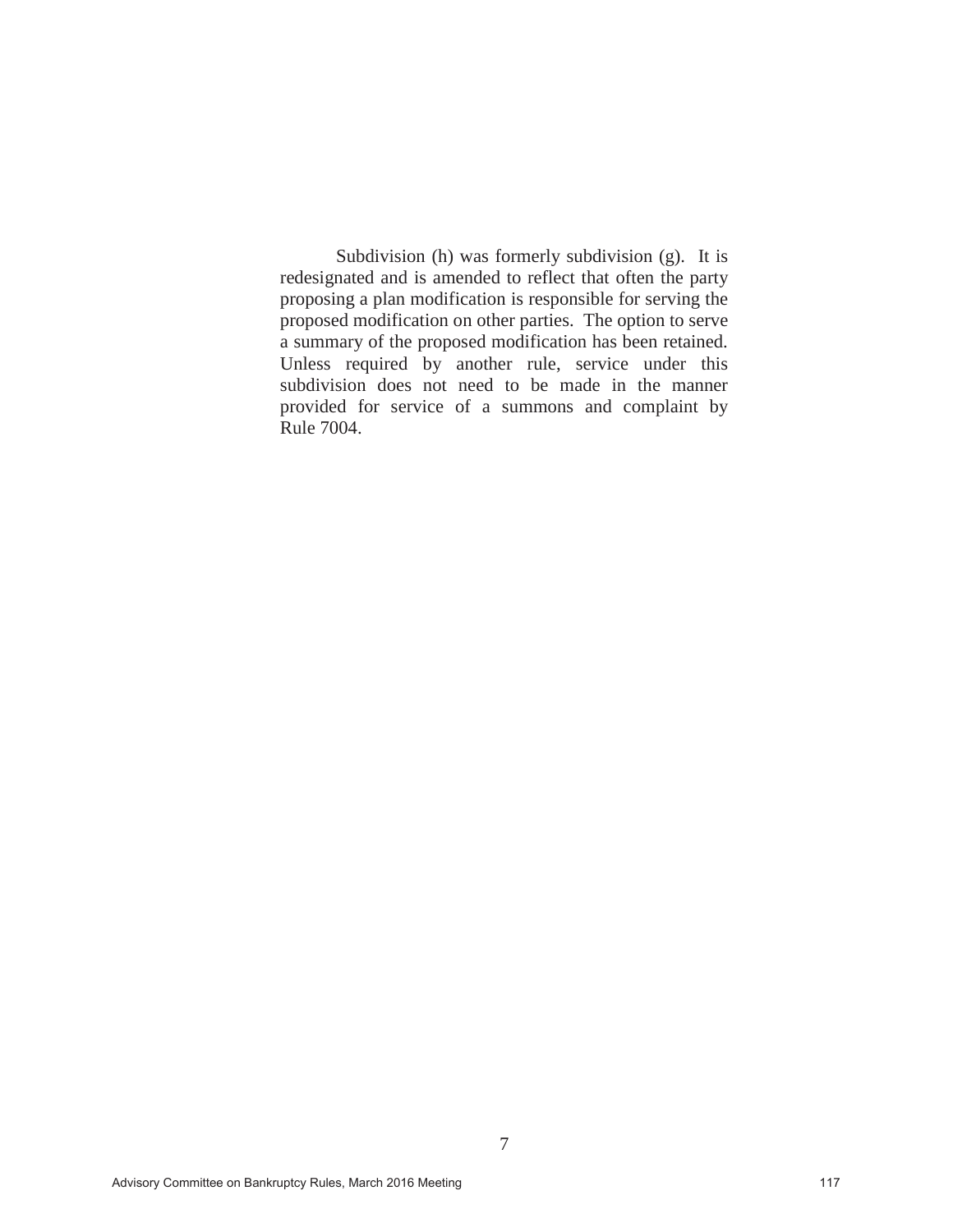**THIS PAGE INTENTIONALLY BLANK**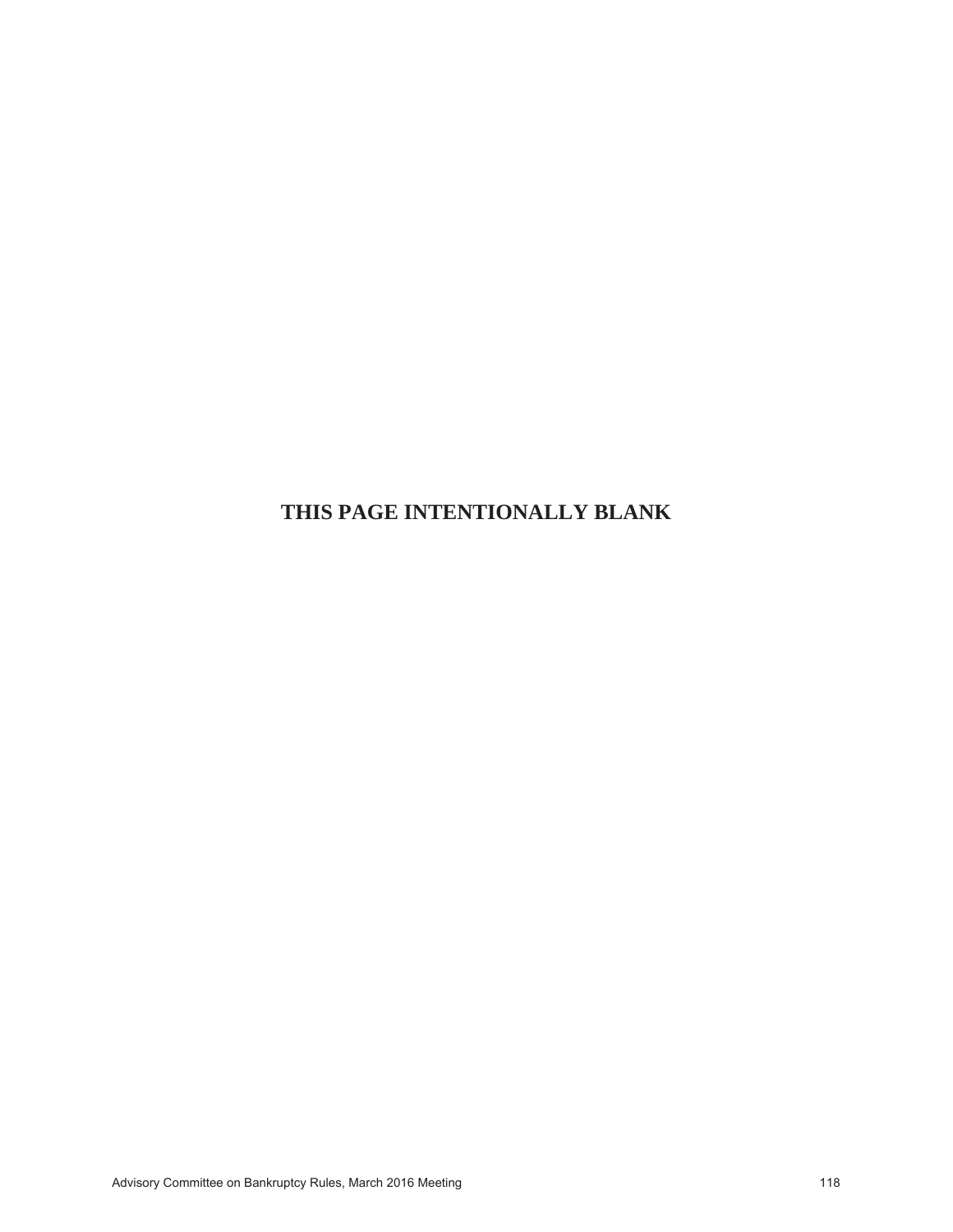# 1 **Rule 3015.1. Requirements for a Local Form for Plans**  2 **Filed in a Chapter 13 Case**

| Notwithstanding Rule $9029(a)(1)$ , a district may         |
|------------------------------------------------------------|
| require that a Local Form for a plan filed in a chapter 13 |
| case be used instead of an Official Form adopted for that  |
| purpose if the following conditions are satisfied:         |
| (a) a single Local Form is adopted for the district        |
| after public notice and an opportunity for public comment; |
| (b) each paragraph is numbered and labeled in              |
| boldface type with a heading stating the general subject   |
| matter of the paragraph;                                   |
| (c) the Local Form includes an initial paragraph for       |
| the debtor to indicate that the plan does or does not:     |
| (1) contain any nonstandard provision;                     |
| (2) limit the amount of a secured claim based on           |
| a valuation of the collateral for the claim; or            |
|                                                            |

17 (3) avoid a security interest or lien;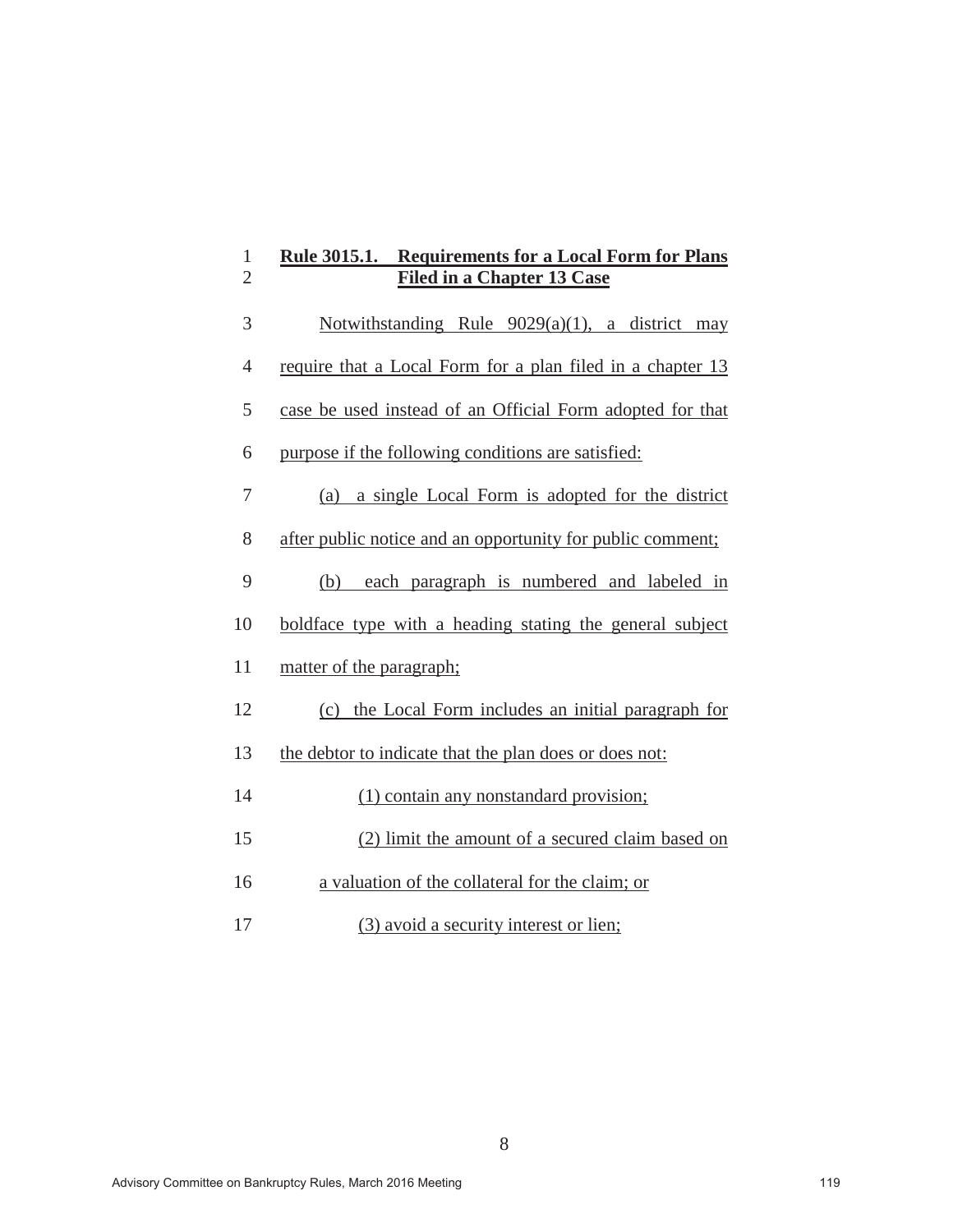| 18 | (d)<br>the Local Form contains separate paragraphs      |
|----|---------------------------------------------------------|
| 19 | for:                                                    |
| 20 | (1) curing any default and maintaining payments         |
| 21 | on a claim secured by the debtor's principal residence; |
| 22 | (2) paying a domestic-support obligation;               |
| 23 | (3) paying a claim described in the final               |
| 24 | paragraph of § 1325(a) of the Bankruptcy Code; and      |
| 25 | (4) surrendering property that secures a claim          |
| 26 | with a request that the stay be terminated as to the    |
| 27 | surrendered collateral; and                             |
| 28 | the Local Form contains a final paragraph for:<br>(e)   |
| 29 | (1) the placement of nonstandard provisions, as         |
| 30 | defined in Rule $3015(c)$ , along with a statement that |
| 31 | any nonstandard provision placed elsewhere in the       |
| 32 | plan is void; and                                       |
| 33 | certification by the debtor's attorney or by<br>(2)     |
| 34 | unrepresented debtor that the plan contains no<br>an    |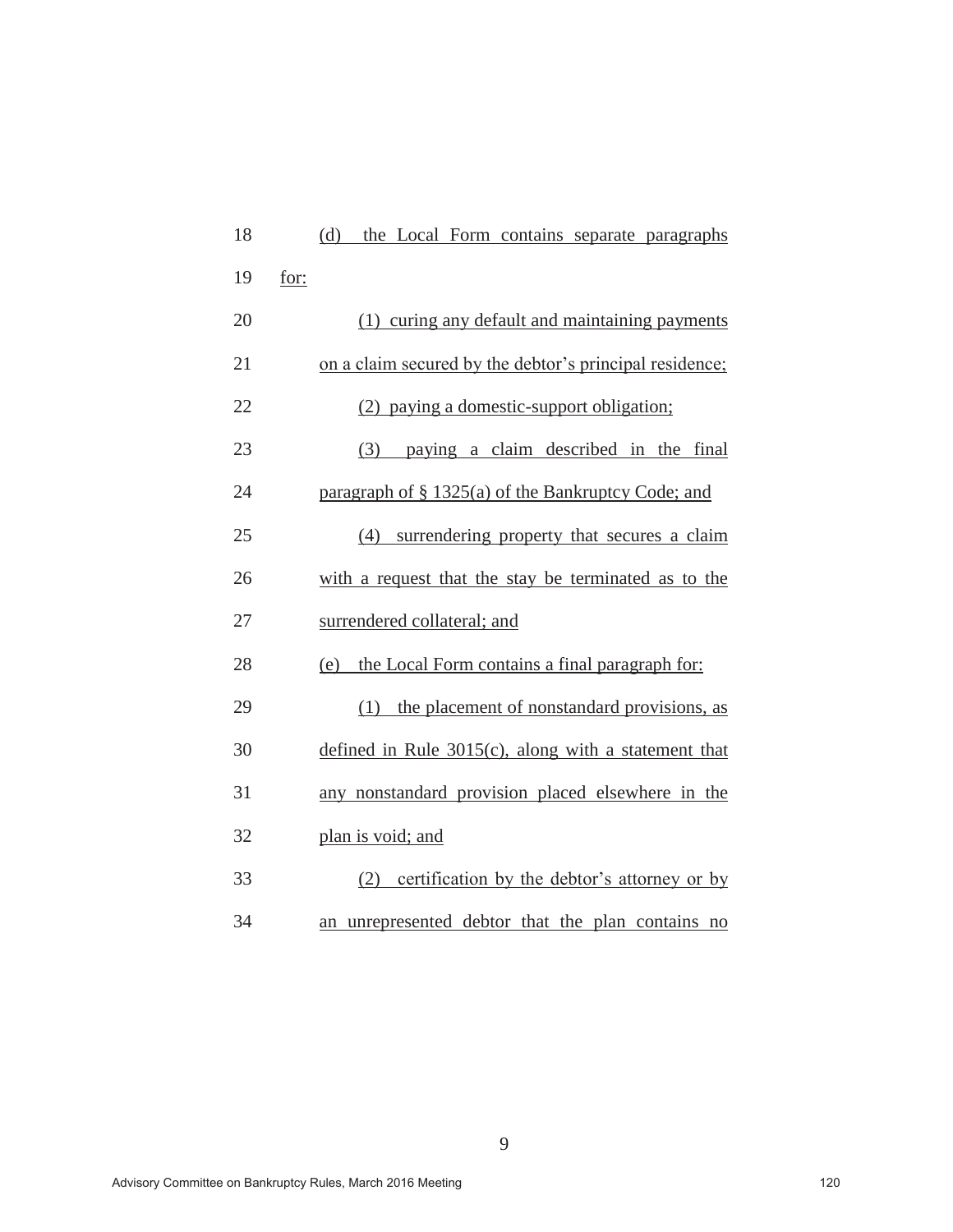# nonstandard provision other than those set out in the

final paragraph.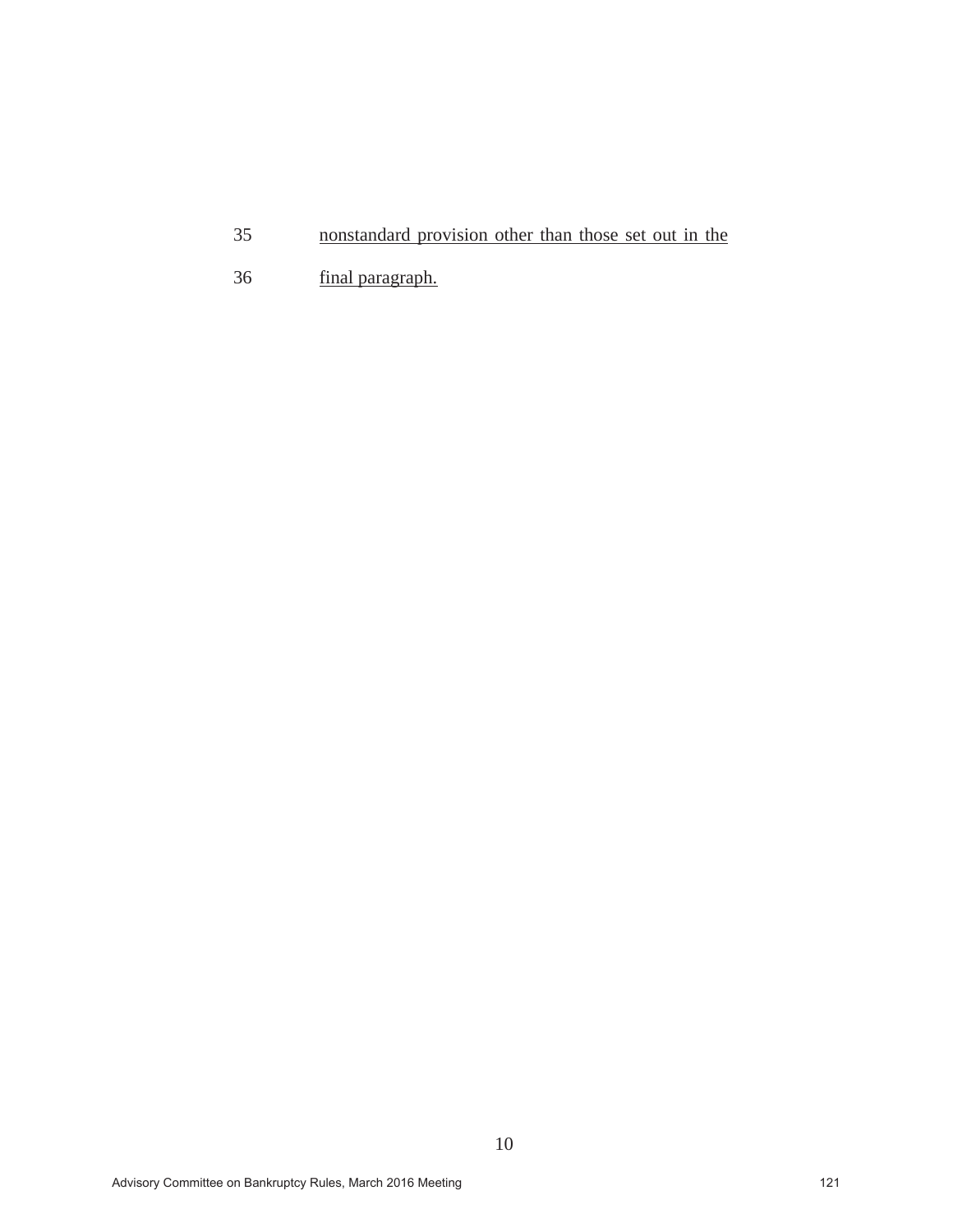#### **Committee Note**

 This rule is new. It sets out features required for all Local Forms for plans in chapter 13 cases. If a Local Form does not comply with this rule, it may not be used in lieu of the Official Chapter13 Plan Form. *See* Rule 3015(c).

 Under the rule only one Local Form may be adopted in a district. The rule does not specify the method of adoption, but it does require that adoption of a Local Form be preceded by a public notice and comment period.

 To promote consistency among Local Forms and clarity of content of chapter 13 plans, the rule prescribes several formatting and disclosure requirements. Paragraphs in such a form must be numbered and labeled in bold type, and the form must contain separate paragraphs for the cure and maintenance of home mortgages, payment of domestic support obligations, treatment of secured claims covered by the "hanging paragraph" of § 1325(a), and surrender of property securing a claim. Whether those portions of the Local Form are used in a given chapter 13 case will depend on the debtor's individual circumstances.

 The rule requires that a Local Form begin with a paragraph for the debtor to call attention to the fact that the plan contains a nonstandard provision, limits the amount of a secured claim based on a valuation of the collateral, or avoids a lien. The last paragraph of a Local Form must be for the inclusion of any nonstandard provisions, as defined by Rule 3015(c), and must include a statement that nonstandard